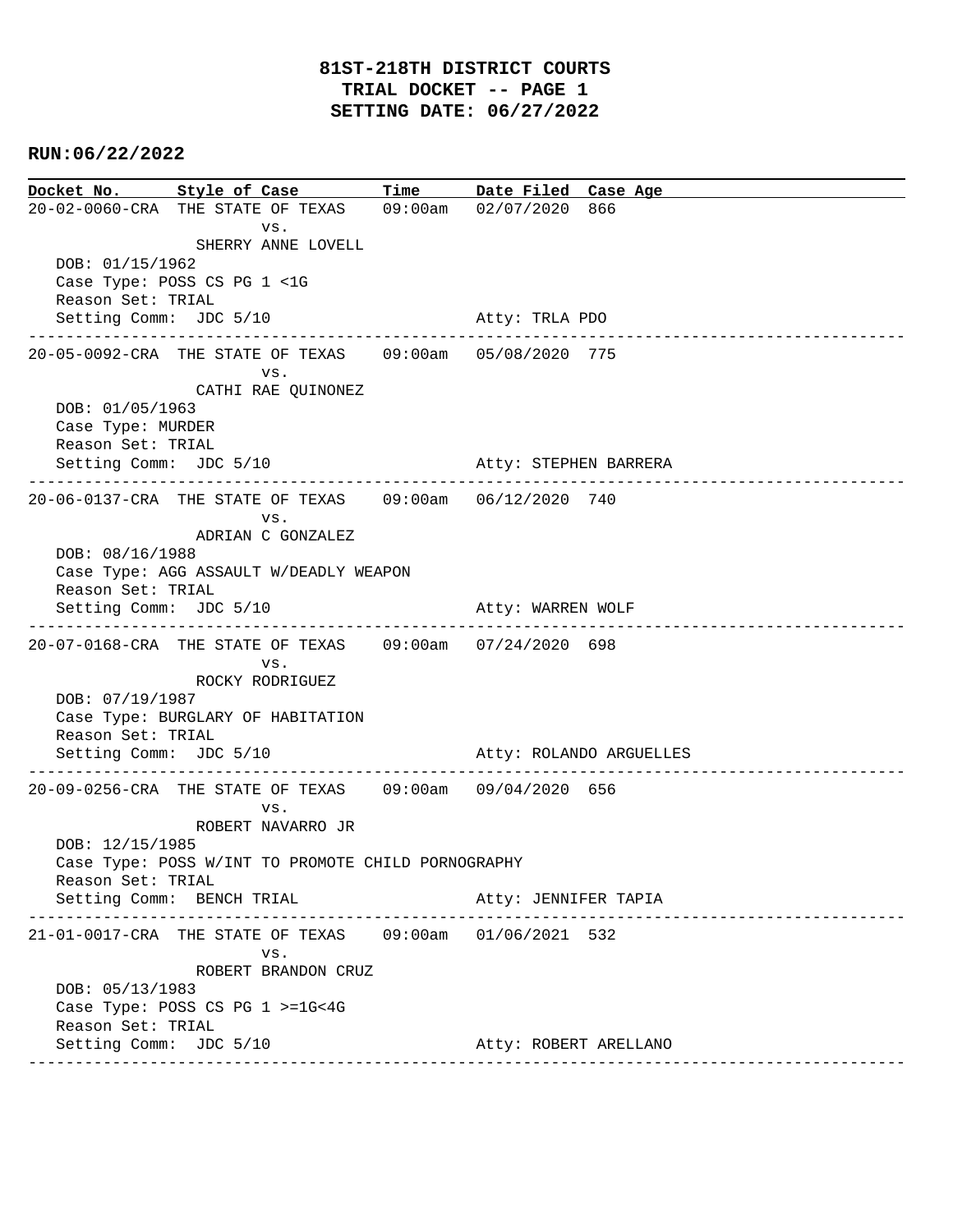# **RUN:06/22/2022**

**Docket No. Style of Case Time Date Filed Case Age**  21-01-0018-CRA THE STATE OF TEXAS 09:00am 01/06/2021 532 vs. ERICK CORTEZ DOB: 03/12/1995 Case Type: POSS CS PG 1 <1G Reason Set: TRIAL Setting Comm: JDC 5/10 Atty: JAMES ANDERS ---------------------------------------------------------------------------------------------- 21-04-0174-CRA THE STATE OF TEXAS 09:00am 04/09/2021 439 vs. FEDERICO RODRIGUEZ BAEZA DOB: 02/27/1977 Case Type: UNL POSS FIREARM BY FELON Reason Set: TRIAL Setting Comm: JDC 5/10 Atty: TRLA PDO ---------------------------------------------------------------------------------------------- 21-05-0234-CRA THE STATE OF TEXAS 09:00am 05/07/2021 411 vs. JOSEPH ROYCE STAGGS DOB: 03/18/1989 Case Type: ASSAULT FAM/HOUSE MEM IMPEDE BREATH/CIRCULAT Reason Set: TRIAL Setting Comm: JDC 5/10 Atty: TRLA PDO ---------------------------------------------------------------------------------------------- 21-06-0262-CRA THE STATE OF TEXAS 09:00am 06/25/2021 362 vs. CLEMENCIA MARIE CALVILLO DOB: 06/26/1986 Case Type: POSS CS PG 1 >=1G<4G Reason Set: TRIAL Setting Comm: JDC 5/10 Atty: JAMES ANDERS TRLA PDO ---------------------------------------------------------------------------------------------- 21-06-0270-CRA THE STATE OF TEXAS 09:00am 06/25/2021 362 vs. JOSE HONORIO FLORES DOB: 09/11/2001 Case Type: POSS CS PG 1 >=4G<200G Reason Set: TRIAL Setting Comm: JDC 5/10 Atty: TRLA PDO ---------------------------------------------------------------------------------------------- 21-08-0336-CRA THE STATE OF TEXAS 09:00am 08/20/2021 306 vs. MARK ANTHONY HERRERA DOB: 06/11/1978 Case Type: ROBBERY Reason Set: TRIAL Setting Comm: JDC /10 Atty: TRLA PDO ----------------------------------------------------------------------------------------------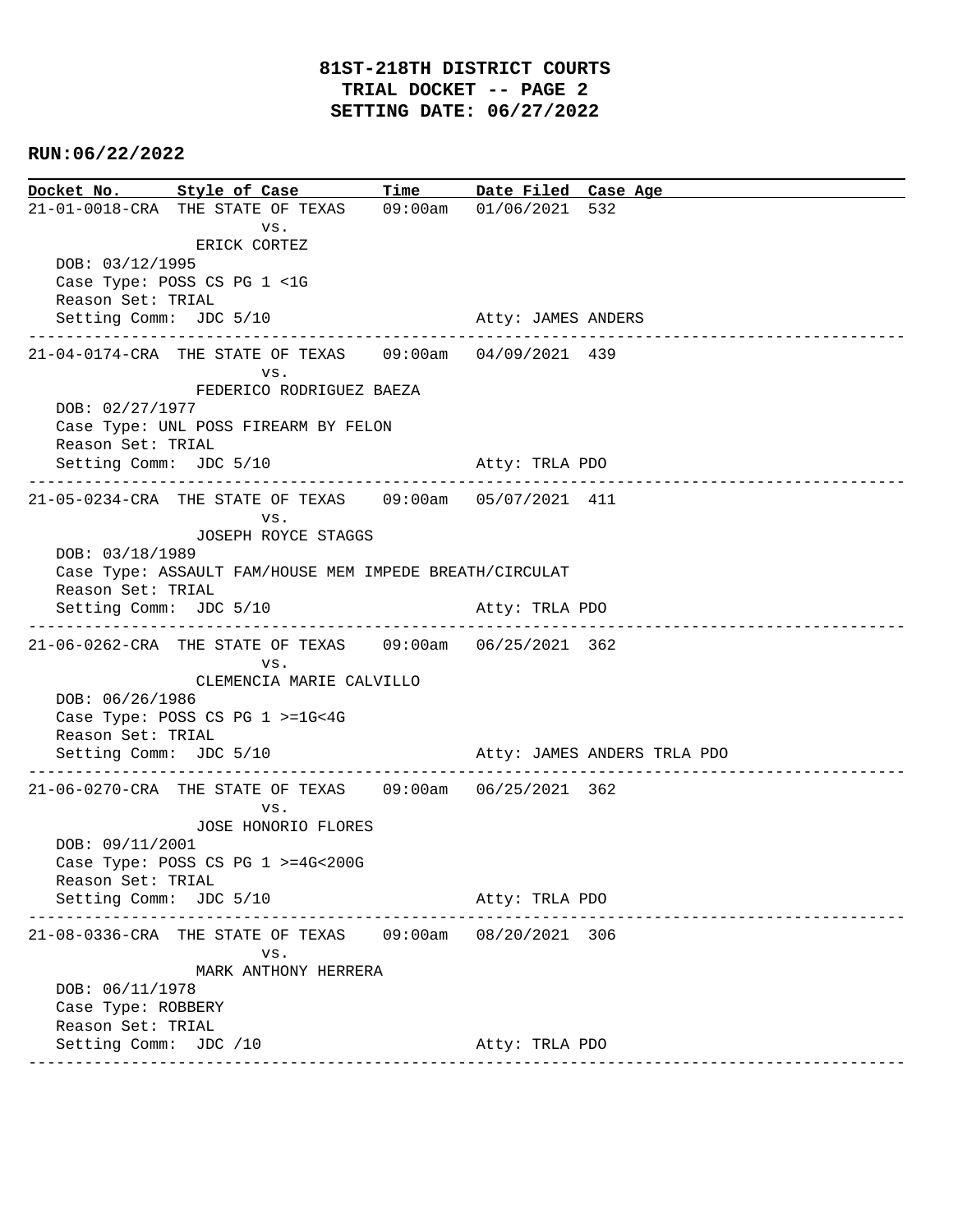# **RUN:06/22/2022**

**Docket No. Style of Case Time Date Filed Case Age**  21-08-0353-CRA THE STATE OF TEXAS 09:00am 08/20/2021 306 vs. CARLOS R. HERNANDEZ DOB: 02/13/1969 Case Type: POSS CS PG 1 <1G Reason Set: TRIAL Setting Comm: JDC 5/10 Atty: JASON NITZ ---------------------------------------------------------------------------------------------- 21-10-0383-CRA THE STATE OF TEXAS 09:00am 10/01/2021 264 vs. CLEMENCIA MARIE CALVILLO DOB: 06/26/1986 Case Type: ROBBERY Reason Set: TRIAL Setting Comm: JDC 5/10 Atty: TRLA PDO ---------------------------------------------------------------------------------------------- 21-11-0420-CRA THE STATE OF TEXAS 09:00am 11/05/2021 229 vs. EMILIANO GRIEGO DOB: 11/23/1973 Case Type: POSS CS PG 1 <1G Reason Set: TRIAL Setting Comm: JDC 5/10 Atty: ROBERT ARELLANO ---------------------------------------------------------------------------------------------- 21-11-0438-CRA THE STATE OF TEXAS 09:00am 11/05/2021 229 vs. OSMAN GEAVANI VILLALOBOS DOB: 08/08/2002 Case Type: POSS CS PG 1 <1G Reason Set: TRIAL Setting Comm: JDC 5/10 Atty: TRLA PDO ---------------------------------------------------------------------------------------------- 22-01-0016-CRA THE STATE OF TEXAS 09:00am 01/10/2022 163 vs. ROBERT BRANDON CRUZ DOB: 05/13/1983 Case Type: POSS CS PG 1 >=4G<200G Reason Set: TRIAL Setting Comm: JDC 5/10 Atty: ROBERT ARELLANO ---------------------------------------------------------------------------------------------- 22-02-0022-CRA THE STATE OF TEXAS 09:00am 02/18/2022 124 vs. CORY JAY BUMGARNER DOB: 10/29/1987 Case Type: EVADING ARREST DET W/VEH Reason Set: TRIAL Setting Comm: JDC 5/10 Atty: TRLA PDO ----------------------------------------------------------------------------------------------